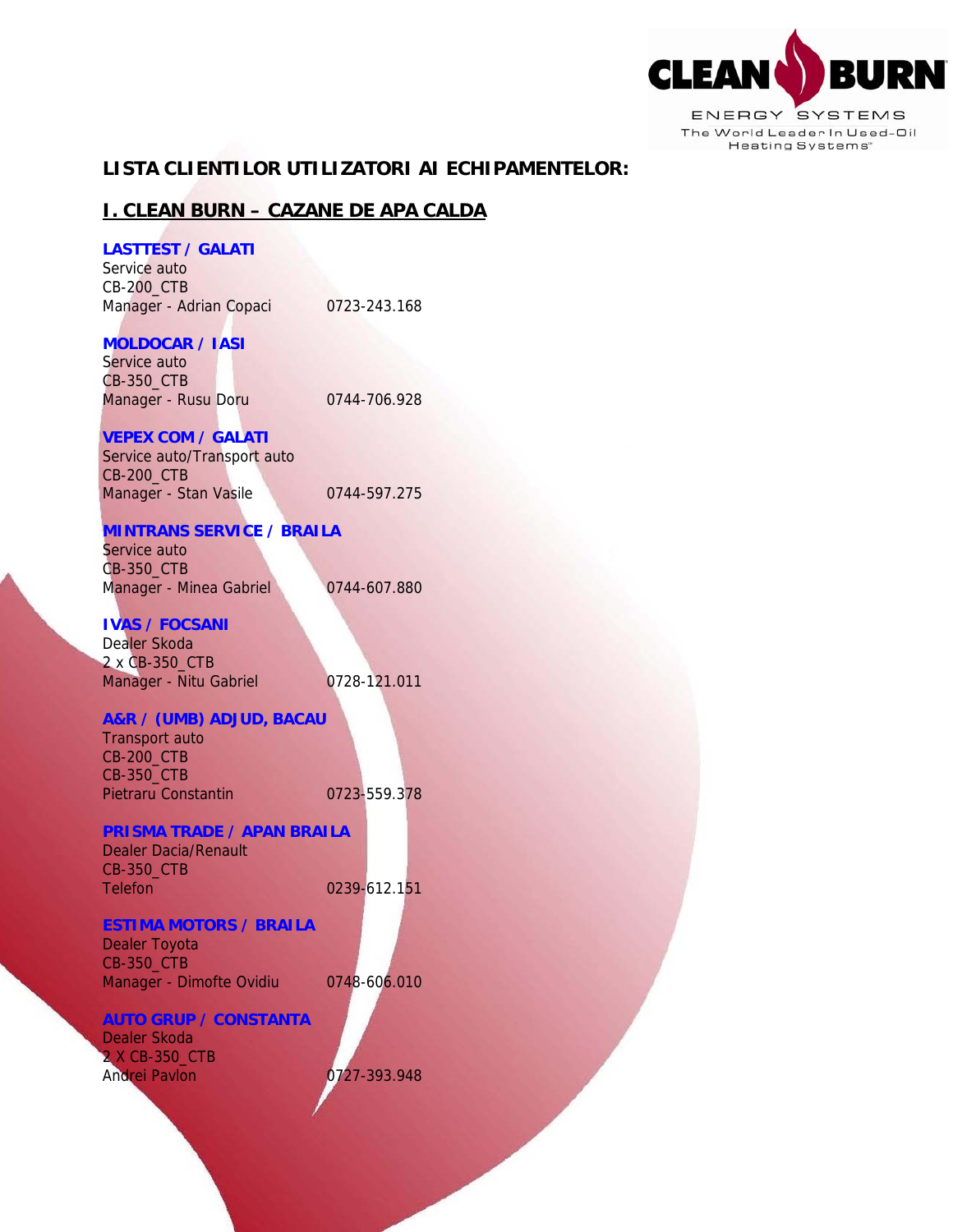

#### **VALBERTO / TULCEA**

Dealer Kia CB-350\_CTB Manager - Pavel Danut 0745-519.101

## **TRUCK&VAN / SEBES, ALBA**

Transport auto CB-350\_CTB Manager - Cutean Felician 0740-107.080

**ADCIEL / BRASOV** 

Service auto - Boh Car Service CB-350\_CTB Manager - Adam Sorin 0745-012.336

#### **ROTANEL / BACAU**

Service auto CB-350\_CTB Manager - Furdui Ion 0744-794.559

## **ADRIA / SUCEAVA**

Dealer Skoda CB-350\_CTB Manager - Corneliu Airoaei 0744-511.426

## **II. CLEAN BURN – GENERATOARE DE AER CALD**

### **ENA GROUP / GALATI**

Dealer Daewoo/ Seat CB-1500 CB-2500 Manager - Enache Mitica 0745-348.499

### **CONVENABIL / TULCEA**

Service auto CB-2500 CB-3500 Manager - Mauna Gigi 0240-523.892

### **DEGA MOTORS GROUP / CONSTANTA**

Service auto CB-1500 Manager - Eduard Diradurian 0744-654.549

## **MINTRANS SERVICE / BRAILA**

Service auto CB-2500 Manager - Minea Gabriel 0744-607.880

## **IVAS / FOCSANI**

Dealer Skoda CB-1500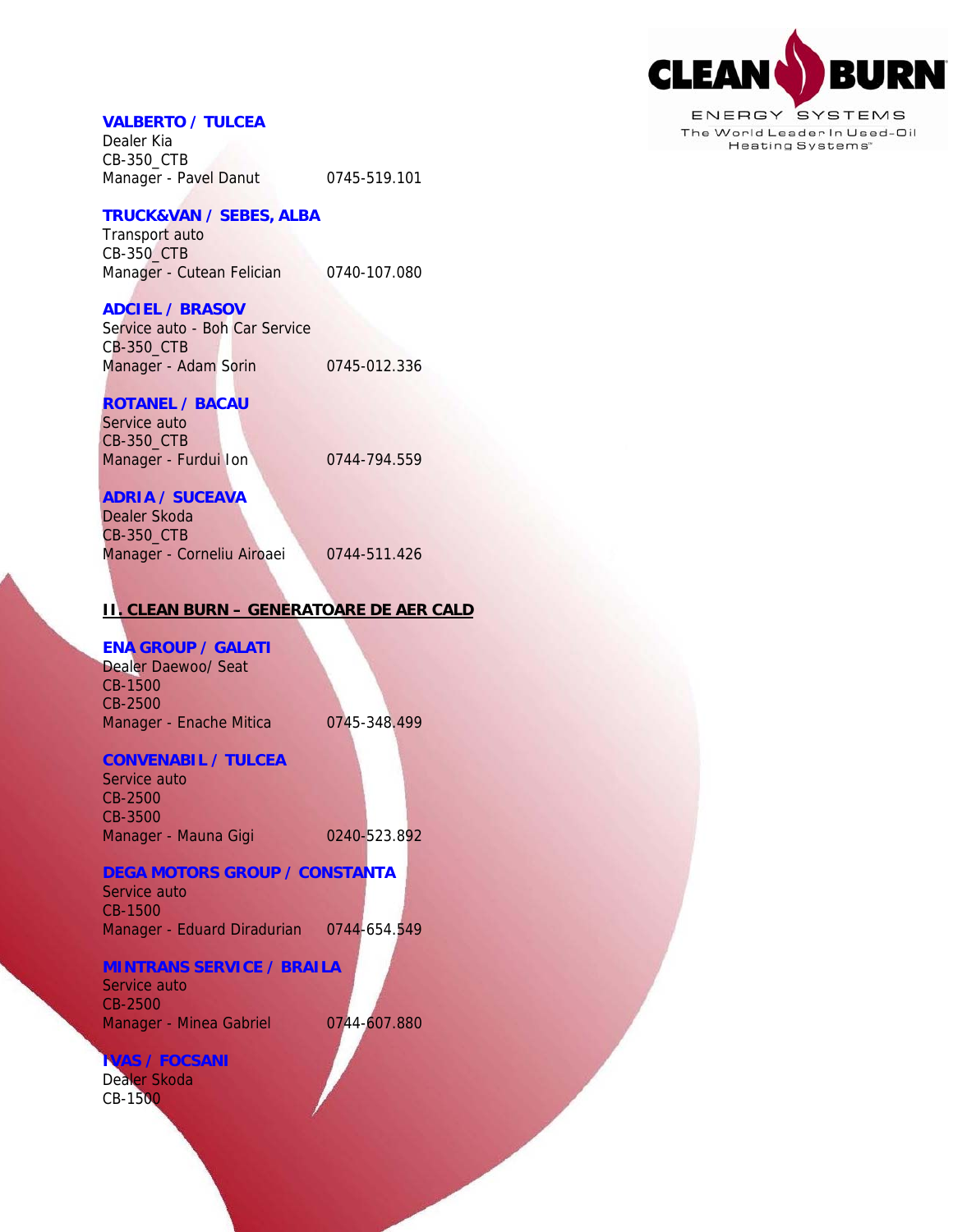| CB-2500                                                           |              |
|-------------------------------------------------------------------|--------------|
| Manager - Nitu Gabriel                                            | 0728-121.011 |
| <b>DELTA SERVICE / TULCEA</b><br>Service auto<br>CB-2500          |              |
| Manager - Nicolae Golfita                                         | 0744-556.945 |
| <b>NIKLAS / CLUJ-NAPOCA</b><br>Service auto<br>CB-1500<br>CB-2500 |              |
| Manager - Oros Niculae                                            | 0744-309.711 |
| <b>DORCAR / BRAILA</b><br>Service auto<br>CB-1500                 |              |
| Manager - Doru                                                    | 0745-527.170 |
| <b>PYF SERVICE / TULCEA</b><br>Service auto<br>CB-1500            |              |
| Manager - Calin Florin                                            | 0744-638.514 |
| <b>DUOFORTE / CONSTANTA</b>                                       |              |
| Service auto<br>CB-1500                                           |              |
| Manager - Bosca Daniel                                            | 0723-212.777 |
| <b>FOTACHE / GALATI</b>                                           |              |
| <b>Dealer Fiat</b><br>CB-2500                                     |              |
| Manager - Fotache Constantin 0745-362.495                         |              |
| <b>ZETEC / GALATI</b><br>Service auto<br>CB-2500                  |              |
| Manager - Bulei Catalin                                           | 0745-518.022 |
| <b>RUNE / BUCURESTI</b><br>Service auto<br><b>CB-2500</b>         |              |
| Dept A/C Andrei Sofariu                                           | 0723-341.051 |
| <b>VALBERTO / TULCEA</b><br>Dealer Kia<br><b>CB-3500</b>          |              |
| Manager - Pavel Danut                                             | 0745-519.101 |
| <b>ROTANEL / BACAU</b>                                            |              |
| Service auto<br>CB-1500                                           |              |
| Manager - Furdui Ion                                              | 0744-794.559 |
|                                                                   |              |